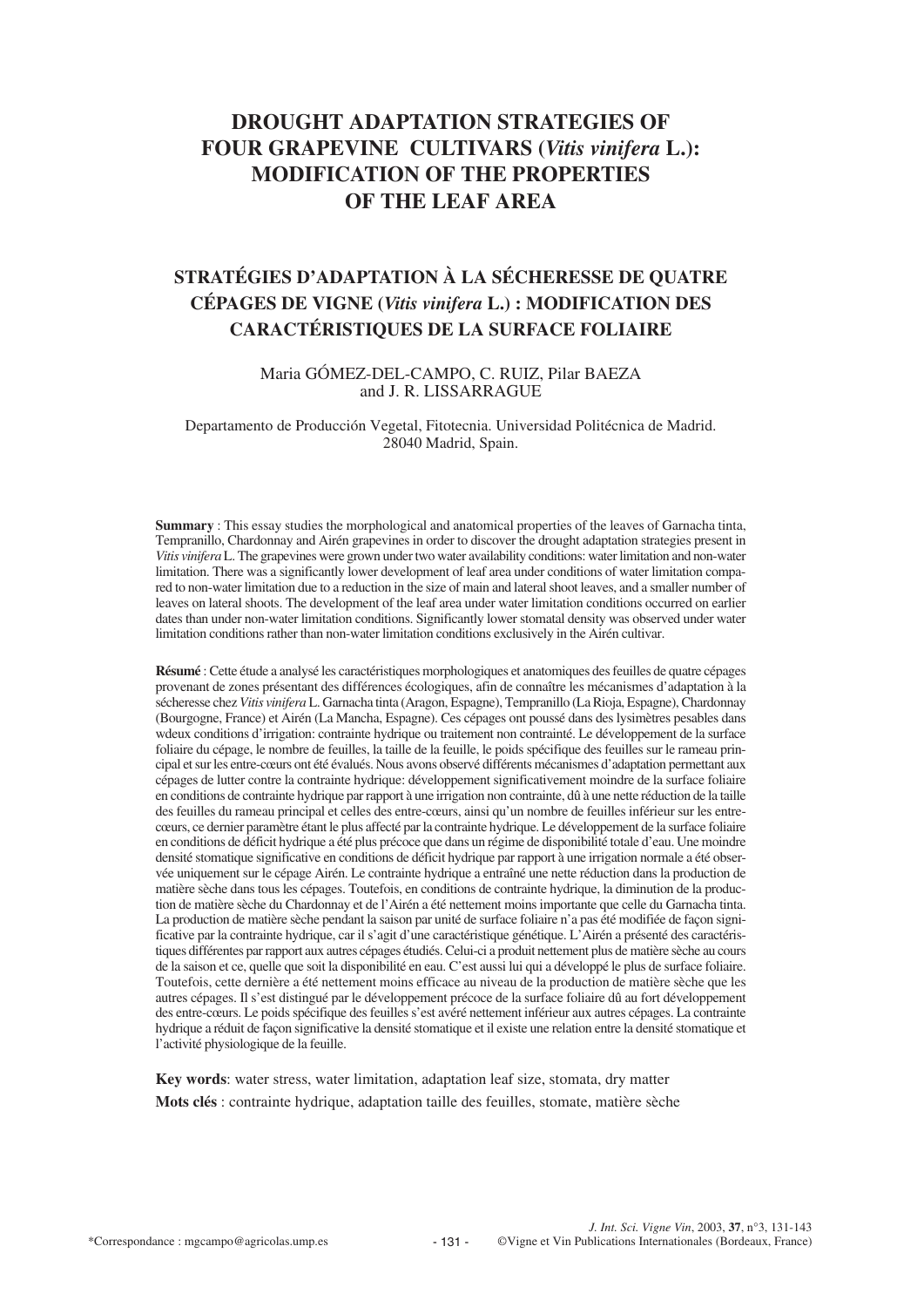### **INTRODUCTION**

Drought is one of the main environmental causes of large reductions in production in the Mediterranean region. Plants have developed different adaptation mechanisms which enable them to avoid drought (that minimise the accurrence of damaging water deficit), to tolerate drought (those physiological adaptations that enable plants to continue functioning in spite of plant water deficits) or to optimise the utilisation of water (JONES, 1983). In some *Vitis vinifera* L. cultivars, strategies have been detected which, through the modification of the morphological and anatomical properties of the leaves, they succeed in avoiding water limitation effects. These strategies include a reduction in the leaf area (WINKEL and RAMBAL, 1993); high leaf water storage capacity (DÜRING and SCIENZA, 1980; SCHULTZ, 1996); and differences in stomatal density (FREGONI *et al.*, 1977; DÜRING and SCIENZA, 1980; SCIENZA and BOSELLI, 1981; KLIEWER *et al.*, 1985).

Grapevine cultivar can be considered to be adapted to drought in two different ways: when it reaches high production and quality even when conditions are not optimum (DÜRING and SCIENZA, 1980; ALBU-QUERQUE-REGINA, 1993) or when it survive under drought conditions, because when a cultivar continues to transpire and photosynthesise when the water potentials of the leaf are very negative could endangers its survival (SCHULTZ, 1996).

The aim of the present paper is to study the effect of water limitation on the morphological and anatomical properties of the leaves of different genotypes of vine, and the repercussions that this has on the productive capacity of the grapevine. In order to do this, cultivars from ecologically different areas were chosen: Garnacha tinta is traditionally cultivated in the arid region of Aragón (Spain); Tempranillo in La Rioja; Chardonnay in the semi-humid and cool area of Burgundy (France); and Airén in the dry and warm region of La Mancha (Spain).

## **MATERIAL AND METHODS**

This experiment was carried out in 1994 at the Universidad Politécnica de Madrid in Spain. Two-yearold grapevines were grown in 35-liter weighting lysimeters and were covered with a plastic film to avoid evaporation and infiltration of rainfall. Excess water from irrigation was allowed to drain into a separate container for quantification. The lysimeters were filled with a mixture of peat, sand, and organic soil (63:25:12). Each grapevine was restricted to one shoot. This experiment was completely randomized with 5 single gra-

pevine repetitions. Two factors were controlled: cultivar and water availability. The cultivars used were Garnacha tinta, Tempranillo, Chardonnay and Airén grafted onto 1103 Paulsen. The water availability treatments were water limitation (L) and non-water limitation (NL).

NL grapevines were irrigated to maintain the potting medium close to field capacity by supplying the amount of water each week that the grapevines had consumed the previous week. Water consumption was determined gravimetrically, with allowances for drainage. L treatment consisted of grapevines receiving 50 % of the water consumption of NL grapevines for each cultivar, with corrections for the relationship of leaf area differences between treatments, calculated by the following formula:

 $W_L = 0.5 \cdot W_{NL} \cdot LA_L \cdot LA_{NL^{-1}}$ 

where  $WL = water$  applied to L grapevines,  $W_{NI}$ = water applied to  $N_L$  grapevines,  $LA_L$  = leaf area of L grapevines and  $LA_{NI}$  = leaf area of NL grapevines.

Growing degree-days (GDDs), using a base temperature of 10 ºC, were calculated from budburst.

The cycle of vine growth was divided into three phases for the purpose of studying leaf area development. Shoot growth evolution of each experimental grapevine repetition was studied in order to determine these medium phases. Slow growth phase (phase S) was the time between budbreak (6 May, day of year [DOY] 126) and 5 July (DOY 186). Exponential growth phase (phase E) was between 5 July (DOY 186) and 16 August (DOY 228). Lastly, lag phase (phase L) was between 16 August and 20 September (DOY 263). Daily shoot growth for each phase was 1,5±0,2 cm; 2,2±0,2 cm and 0,5±0,1 cm respectively.

The leaf area of main and lateral shoots was measured by weekly using the non-destructive method of CARBONNEAU (1976 a and b). Leaf area was estimated by developing a second order polynomial equation, relating grapevine length to leaf area for each cultivar. The mean grapevine leaf area developed at each phase of the growth cycle and the whole cycle was calculated using this procedure. The percentage of leaf area developed in lateral shoots compared to the total leaf area developed was calculated in each phase. At the end of the experiment all leaves were removed, counted and measured with an area meter (LI-3100; LI-COR, Lincoln, Neb.).

The preparation of the samples for the counting of stomata was performed following the indications of CAPELLADES *et al.* (1990). On the reverse side of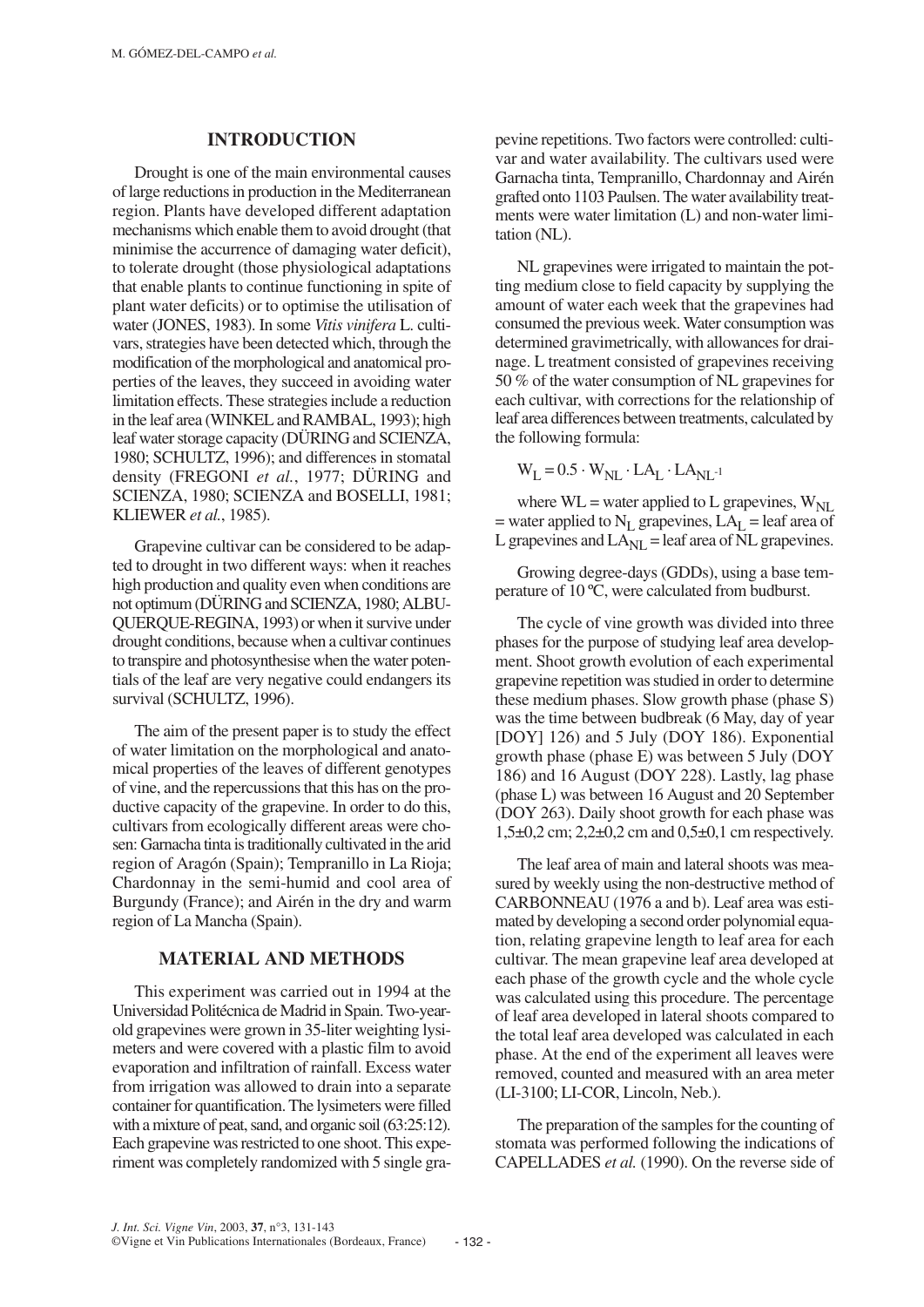

**Fig. 1 - Leaf area development in two-year-old Garnacha tinta (G), Tempranillo (T), Chardonnay (C) and Airén (A) grapevines grown in 35-L lysimeters under water limitation (L) and non-water limitation conditions (NL) during the season.**

**Développement de la surface foliaire sur des cépages de Garnacha tinta (G), Tempranillo (T), Chardonnay (C) et Airén (A) âgés de deux ans, poussant en lysimètres de 35-L en conditions de contrainte hydrique (S) ou non contrainte hydrique (NL) pendant la saison.**

the limbo central intervein area, a surface area of  $1 \text{ cm}^2$ was covered with nail polish. After drying, the nail polish was removed using transparent adhesive tape, and epidermal imprints were transferred onto a microscope slide for counting. A leaf from each experimental grapevine repetition was sampled and 5 counts were carried out in each leaf.

At the beginning of the experiment, five whole vine dry matter of each cultivar were determined after tissue was dried at 80 °C in an oven and a constant weight was recorded. At the end of the season, dry matter was determined on five grapevines per treatment combination. Dry matter production was calculated as a difference between vine dry matter at the beginning and at the end of the experiment. Main and lateral leaves dry matter were determined separately. Specific leaf weight was calculated by dividing leaf dry matter and area.

# **RESULTS AND DISCUSSION**

#### I - TOTAL LEAF AREA OF THE VINE

The leaf area developed by the grapevines (figure 1) under conditions of total water availability (greater than 1 m2) was higher than that obtained by INTRIERI *et al.* (1992) under quite similar growing conditions. Therefore, the trial conditions and the cultural treatment performed on the trial grapevines contributed to excellent vegetative development.

During the 7 weeks following budbreak, the development of the leaf area occurred very slowly in all the cultivars (figure 1). KLIEWER *et al.*(1983) observed that this phase of slow development of the leaf area lasted some 4 weeks. Temperatures during this phase seemed to determine its duration. From the seventh week onwards (day 172), the development trend of the leaf area was linear compared to GDDs as was observed by WILLIAMS (1987). Under NL conditions, this trend was maintained until day 242 when it was observed that the development of the leaf area stopped in all the cultivars excepted Chardonnay, which continued to increase until the end of the trial. This was probably due to the fact that this cultivar, from a cold region, does stop its vegetative development only for temperatures lower than those recorded at the end of the trial. During this second phase, greater speed in the formation of leaf area was observed; in Tempranillo mean formation speed reached  $170 \text{ cm}^2$  per day (table I). Under L conditions, the increase in the leaf area in this second phase was lower and growth cesation occurred 2 weeks before that in NL (day 228). In NL, as a mean value of the cultivars, 52 % of the total area formed developed in the second phase of shoot growth, 21 % in the first phase and 27 % in the last (figure 1). Nevertheless, when water availability was limited, the formation of the leaf area in the grapevines took place in the first phases with equal intensity (36 % was formed), while in the last phase, only 28 % of the leaf area was formed.

Water limitation causes a reduction in the development of the leaf area (MERIAUX *et al.*, 1974; KLIEWER *et al.*, 1983; FANIZZA and RICCIARDI, 1990). In our trial, the mean formation speed of leaf area in the two last phases and throughout the cycle was significantly influenced both by water availability and genotype, and the interaction between both factors was significant (table I). However, in the first phase of the cycle, the effect of water availability was not significant. This might have been due to the fact that the trial was started by irrigation of all the grapevines at field capacity and there is little transpiration during this phase due to low foliar development. In the second and third phases of the cycle, water limitation produced a mean reduction of 58 % and 60 %, respectively, in the formation speed of the leaf area. The differences in seasonal leaf area expansion between the irrigation treatments of all the cultivars were highly significant. Throughout the cycle, development of leaf area under L was reduced in 57 % compared to NL, as mean of the cultivar, the cultivar which most reduced the development of leaf area was Garnacha tinta (it decreased by 62 %), while Chardonnay reduced it by 49 %, mean reduction.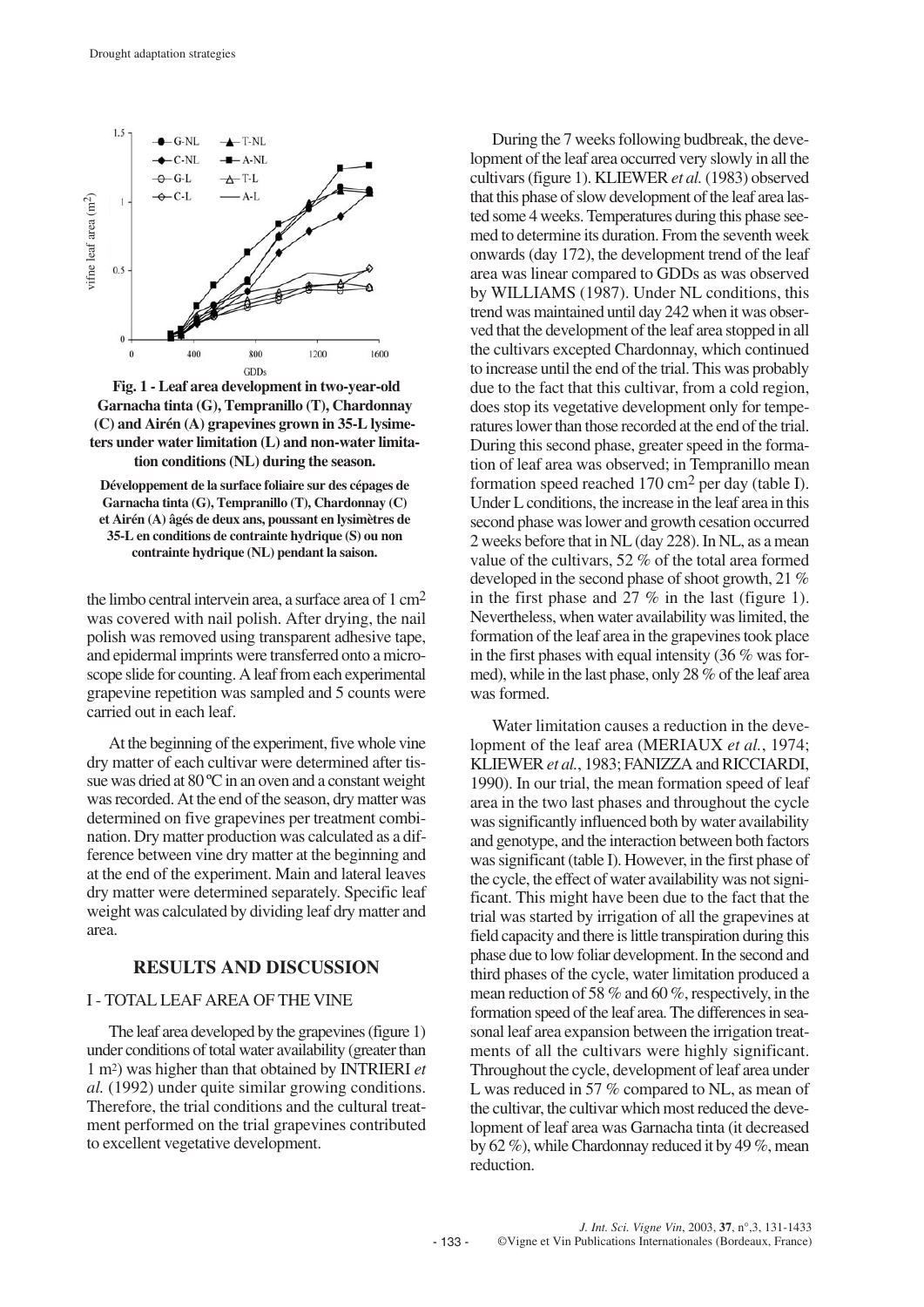#### **TABLE I**

# **Expansion of leaf area (cm2·day-1) in two-year-old Garnacha tinta (G), Tempranillo (T), Chardonnay (C) and Airén (A) grapevines grown in 35-L lysimeters under water limitation (L) and non-water limitation conditions (NL).**

Phase S: 6 May to 5 July. Phase E: 5 July to 16 August. Phase L: 16 August to 20 September.

Factorial analysis of variance (CUL = cultivar, IT = irrigation treatment, CUL·IT = interaction).

# **Tableau I - Expansion de la surface foliaire (cm2·jour-1) pour les cépages Garnacha tinta (G), Tempranillo (T), Chardonnay (C) et Airén (A) âgés de deux ans ayant poussé dans des lysimètres de 35-L en conditions de contrainte hydrique (L) et en régime de non-contrainte hydrique (NL).**

Phase S : du 6 mai au 5 juillet. Phase E : du 5 juillet au 16 août. Phase L : du 16 août au 20 septembre. Analyse factorielle de la variation (CUL = cépage, IT = régime d'irrigation, CUL·IT = interaction).

|                             | Phase S          | Phase E    | Phase L           | Season            |
|-----------------------------|------------------|------------|-------------------|-------------------|
| $\ensuremath{\mathrm{CUL}}$ | $**x$            | $***$      | $***$             | **                |
| IT                          | it               | $***$      | $***$             | $**$              |
| <b>CUL·IT</b>               | $\ast$           | $***$      | <sub>ns</sub>     | $**$              |
| G-NL vs.G-L                 | <sub>ns</sub>    | $***$      | $***$             | $**$              |
| T-NL vs. T-L                | ns               | $***$      | $***$             | $**$              |
| C-NL vs. C-L                | ns               | $***$      | $***$             | $**$              |
| A-NL vs. A-L                | ns               | $***$      | **                | **                |
| G-NL                        | $3.6b$ y         | $162.5$ ab | 105.6             | 94.2 b            |
| T-NL                        | 2.9 <sub>b</sub> | 169.7a     | 97.6              | 92.5 <sub>b</sub> |
| C-NL                        | 2.9 <sub>b</sub> | 134.6c     | 117.1             | 89.2 <sub>b</sub> |
| A-NL                        | 5.9a             | 157.2 b    | 125.2             | 107.9a            |
| $G-L$                       | 3.2 <sub>b</sub> | 58.2 b     | 38.8 bc           | 35.6 <sub>b</sub> |
| T-L                         | 5.0a             | 58.7b      | 32.0c             | 37.9 <sub>b</sub> |
| $C-L$                       | 3.0 <sub>b</sub> | 64.7 b     | 61.8 a            | 45.5a             |
| $A-L$                       | 5.0a             | 74.8 a     | 45.9 <sub>b</sub> | 46.0a             |

 $x$  ns,\*,\*\*, non significant or significant at P = 0.05 or 0.01, respectively.

 $y$  Mean separation by Duncan's multiple range test at  $P = 0.05$ .

Genotype significantly influences the formation of leaf area when the grapevines were grown under the same conditions (ALBUQUERQUE-REGINA, 1993). Nevertheless, in our trial, the cultivars did not reaction in the same way throughout the whole cycle. Under NL conditions, Airén was characterised by speed values of leaf area formation which were significantly higher in the first phase of the cycle, in spite of being a latebudding cultivar. However, in the second phase, it was Tempranillo which presented significantly higher values, and in the last phase there were no significant differences among the cultivars. Taking into consideration the whole of the cycle, Airén developed a significantly larger leaf area than the other cultivars. Under L conditions, Airén developed notably more leaf area than the other cultivars in the two first phases, while in the last phase it was Chardonnay. Throughout the cycle, Airén and Chardonnay developed a significantly greater leaf area than Garnacha tinta and Tempranillo.

# II - DEVELOPMENT OF LEAF AREA IN LATE-RAL SHOOTS

The values of the leaf area developed in the lateral shoots (table II) are higher than those recorded in the bibliography (HUGLIN, 1986; WILLIAMS, 1987; MULLINS *et al.*, 1992), due to the development of one single vine shoot with great vigour and without fruits. Under both conditions of water availability, the percentage of leaf area developed in the lateral shoots compared to the total leaf area formed increased throughout the season. Nevertheless, a greater increase was noticed when passing from the first to the second phase coincided with a greater expansion of leaf area development on the whole of the grapevine. (table I).

Both water availability and genotype had a significant influence on the leaf area developed in the lateral shoots, although the interaction between both factors was not significant (table II). In all the cultivars, water limitation caused a significantly lower development of leaf area in lateral shoots than in NL throughout the cycle and in the last two phases of the cycle, while in the first phase significant differences were only observed in the Airén cultivar. The mean reduction in the percentage of leaf area in lateral shoots caused by water limitation stood at 19 %. Although the development of leaf area in the lateral shoots is highly sensitive to water limitation (WILLIAMS and GRIMES, 1987),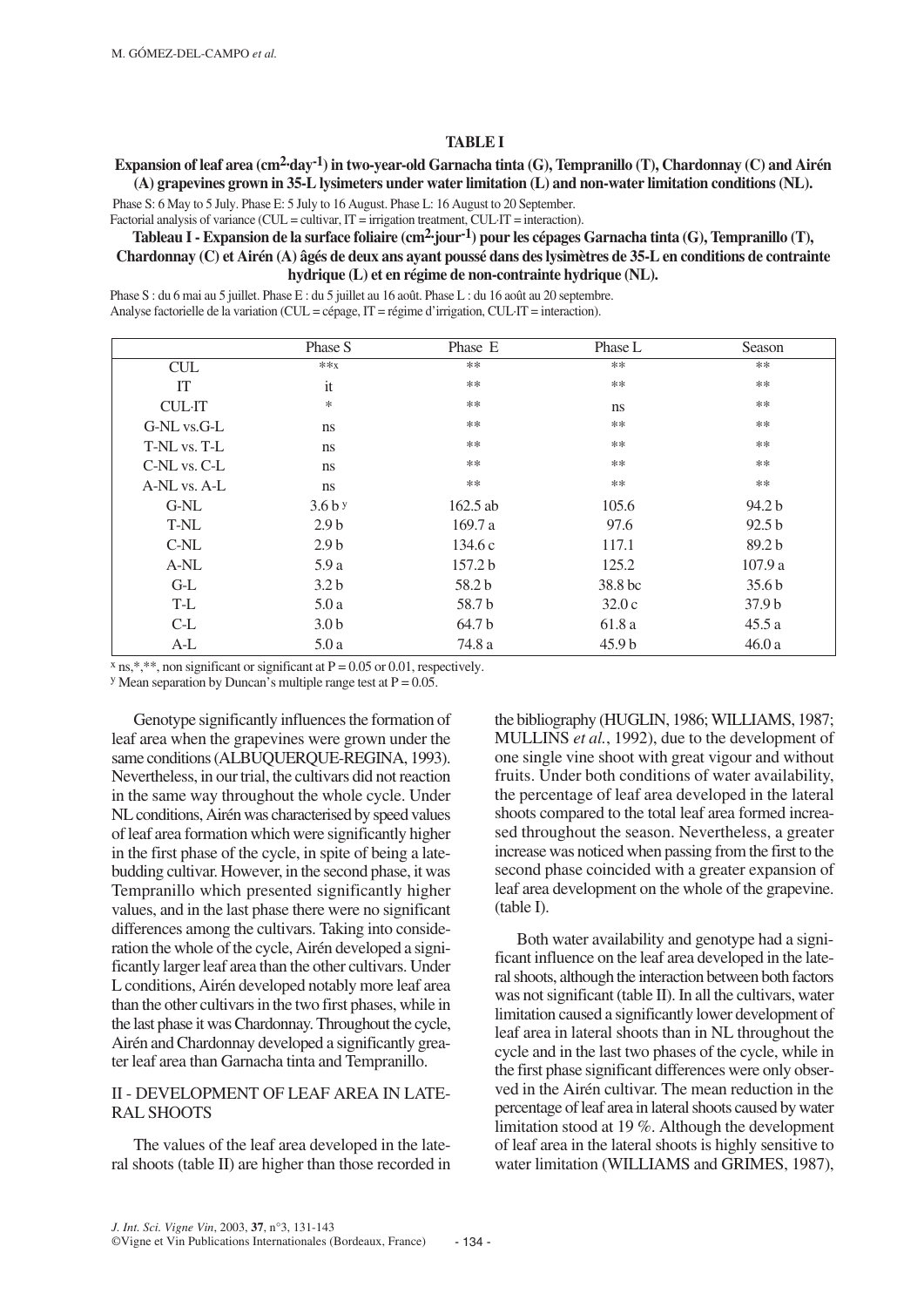the effect of water limitation on the development of lateral shoots depends on the growing condition and the presence of clusters (GÓMEZ DEL CAMPO *et al.*, 2002).

The development of the lateral shoots was genetically controlled in most phases and throughout the cycle in this trial. The statistical differences among the cultivars were more noticeable under conditions of NL than of L. Under both conditions of water availability, Airén presented values of leaf area development in lateral shoots which could be found in the significantly higher group, compared to Chardonnay and Tempranillo which presented lower values.

#### III - LEAF NUMBER

The effect of the cultivar and water availability were significant in the number of leaves formed in the main shoot and in lateral shoots, and, in the whole of the grapevine, the interaction between both treatments was significant (table III). The total number of leaves on

the grapevine was determined by the activity of the lateral shoots in the formation of new leaves, as, on average, in the trial 81 % of the leaves were on the lateral shoots.

In all the cultivars, water limitation caused a significant reduction in the formation of leaves on the whole of the grapevine. As a mean value of the cultivars, the grapevines under L conditions developed half the number of leaves as those under NL conditions. The most affected was Garnacha tinta (the number of leaves fell by 56 %) and Chardonnay was the least affected (the reduction was 44 %). In Tempranillo and Chardonnay, the number of leaves formed on the main vine shoot was not significantly affected by water availability, as was also observed in Carignan in the field (KLIEWER *et al.*, 1983). Water limitation affected activity to a greater extent in the meristems of the lateral shoots than in the main shoot, thereby causing a mean reduction of 57 % in the number of leaves on the lateral shoots, while on the main shoot, the number fell

## **TABLE II**

## **Leaf area developed in lateral shoots (% compared to total leaf area) in two-year-old Garnacha tinta (G), Tempranillo (T), Chardonnay (C) and Airén (A) grapevines grown in 35-L lysimeters under water limitation (L) and non-water limitation conditions (NL).**

Phase S: 6 May to 5 July. Phase E: 5 July to 16 August. Phase L: 16 August to 20 September.

Factorial analysis of variance (CUL = cultivar, IT = irrigation treatment, CUL·IT = interaction).

**Surface foliaire développée sur les entre-cœurs (% par rapport à la surface foliaire totale) sur des cépages Garnacha tinta (G), Tempranillo (T), Chardonnay (C) et Airén (A) âgés de deux ans ayant poussé dans des lysimètres de 35-L**

**en conditions de contrainte hydrique (L) et en régime de non-contrainte hydrique (NL).**

Phase S : du 6 mai au 5 juillet. Phase E : du 5 juillet au 16 août. Phase L : du 16 août au 20 septembre. Analyse factorielle de la variance (CUL = cépage, IT = régime d'irrigation, CUL·IT = interaction).

|               | Phase S           | Phase E    | Phase L  | Season   |
|---------------|-------------------|------------|----------|----------|
| <b>CUL</b>    | $*_{X}$           | $**$       | $***$    | $***$    |
| IT            | ns                | $**$       | $***$    | $***$    |
| <b>CUL·IT</b> | ns                | ns         | ns       | ns       |
| G-NL vs.G-L   | ns                | $**$       | $***$    | $***$    |
| T-NL vs. T-L  | ns                | $**$       | $***$    | $***$    |
| C-NL vs. C-L  | ns                | *          | $***$    | $\ast$   |
| A-NL vs. A-L  | $\ast$            | $**$       | $***$    | $***$    |
| G-NL          | 11.63 ab y        | $61.61$ ab | 78.64    | 41.87 ab |
| T-NL          | 8.46 b            | 56.11 bc   | 77.01    | 38.92 b  |
| $C-NL$        | 9.84 <sub>b</sub> | 54.71 c    | 77.86    | 39.42 b  |
| A-NL          | 14.54 a           | 64.59 a    | 80.52    | 44.49 a  |
| $G-L$         | 10.06             | 48.13      | 67.43 ab | 34.38    |
| T-L           | 9.56              | 42.76      | 59.05c   | 30.29    |
| $C-L$         | 10.38             | 44.16      | 62.36 bc | 32.22    |
| $A-L$         | 11.43             | 50.02      | 70.07 a  | 36.25    |

 $x$  ns,\*,\*\*, non significant or significant at P = 0.05 or 0.01, respectively.

<sup>y</sup> Mean separation by Duncan's multiple range test at  $P = 0.05$ .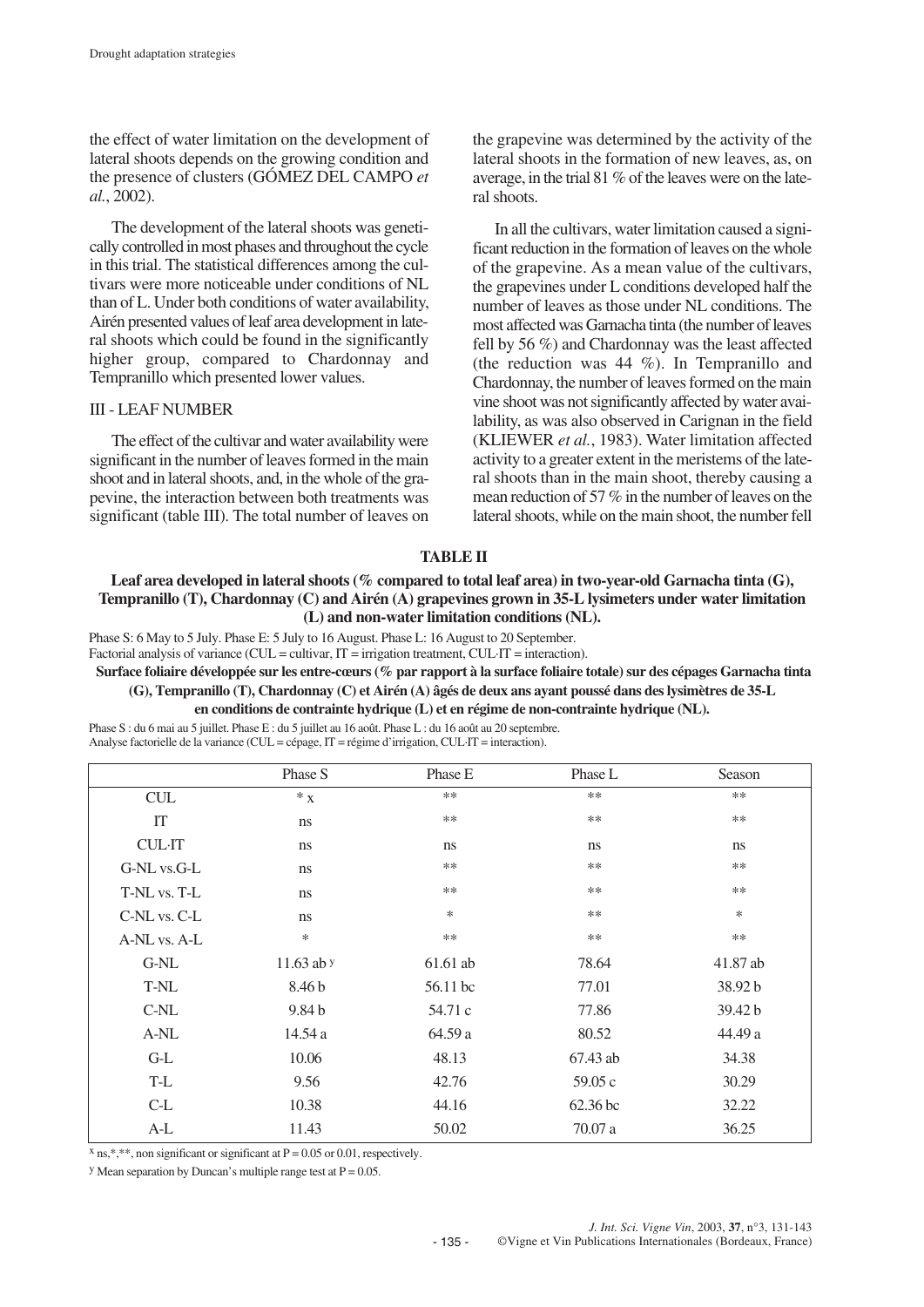by 12 %. Therefore, the number of leaves on lateral shoots could be considered as an evaluation parameter of the level of water limitation suffered by a grapevine when there is no other limiting factor.

Genotype significantly determined the number of leaves formed on the main shoot, lateral shoots and on the vine as a whole. Nevertheless, under NL conditions, the number of leaves on the main shoot was not significantly influenced by the genotype. Under both water conditions the Chardonnay stood out for the greater total number of leaves it formed in comparison with other cultivars, and Tempranillo the lowest number.

#### IV - INDIVIDUAL LEAF SIZE

The leaves on the lateral shoots were smaller than those on the main vine shoot – they were practically half the size (table III). Similar differences between leaf size on main and lateral shoots were noticed in other experiments (PALLIOTTI *et al.*, 2000; WILLIAMS, 1987).

Water limitation had a significant effect on leaf size on main and lateral shoots and on the whole of the vine in all the cultivars. This reduction in leaf size seems to be mainly due to a reduction in length rather than in width (FANIZZA and RICIARDI, 1990). Water limitation caused a greater reduction in the leaf size of the lateral shoots than in that of the main vine shoot. As a mean of the cultivars, the leaf size of the laterals was 21 % smaller in the grapevines under L conditions than in NL, while in the leaves of the main shoot the reduction in size was 13 %. The greatest reduction was quantified in Tempranillo; the leaves of the main grapevine shoot decreased by 17 % in size, and those of the lateral shoots by 29 %, which, furthermore, coincided with being the cultivar with significantly larger leaves.

The leaf size of the main and lateral shoots is a varietal property (FANIZZA and RICIARDI, 1990 ; PALLIOTI *et al.*, 2000). The cultivar had a significant effect on leaf size in both irrigation conditions. The leaves of the main and lateral shoots of Tempranillo were significantly larger than the other cultivars studied, while the leaves of Chardonnay belong to the group of significantly smaller leaves.

### V - SPECIFIC WEIGHT

The specific weight of the leaves of the main shoot was greater than that of the leaves on the lateral shoots in all the cultivars both in L and NL, except in Airén under L conditions (table III).

On the whole of the grapevine, significant differences in the specific weight of the leaves were not



**Fig. 2 - Abaxial leaf surface of Airén grapevine under non-water limitation (top) and water limitation (bottom) conditions.**

**Surface abaxiale des feuilles de cépage Airén en régime d'irrigation non contrainte hydrique (haut) et contrainte hydrique (bas).**

observed among irrigation treatments in any of the cultivars. Nevertheless, in Garnacha tinta and Tempranillo, water limitation caused a significant reduction in the specific weight of the leaves of the main shoot. However, in Airén under L there was a significant increase in the specific weight of the lateral shoot leaves. WILLIAMS and GRIMES (1987) observed that the specific weight of the leaves under L conditions was greater than that of NL conditions; they contributed this fact to the higher temperatures that the leaves maintain under these circumstances as the dry weight per unit of the leaf area depends on temperature. The presence of one sole vine shoot on the grapevines and its vertical position caused little shading of the leaves and it is probably because of this that differences were not observed in the specific weight of the leaves amongst irrigation treatments.

The specific weight of the leaves of the main shoot and on the whole of the vine was significantly altered by genotype. Nevertheless, the specific weight of the leaves developed on the lateral shoots was not specifically determined by the cultivar (table III). Tempranillo presented significantly higher specific weight values on the whole of the vine under both conditions of water availability, whilst Airén presented lower values. Whilst SLAVCHEVA (1990) obtained differences in the specific weight of five cultivars, PALLIOTTI *et al.*(2000)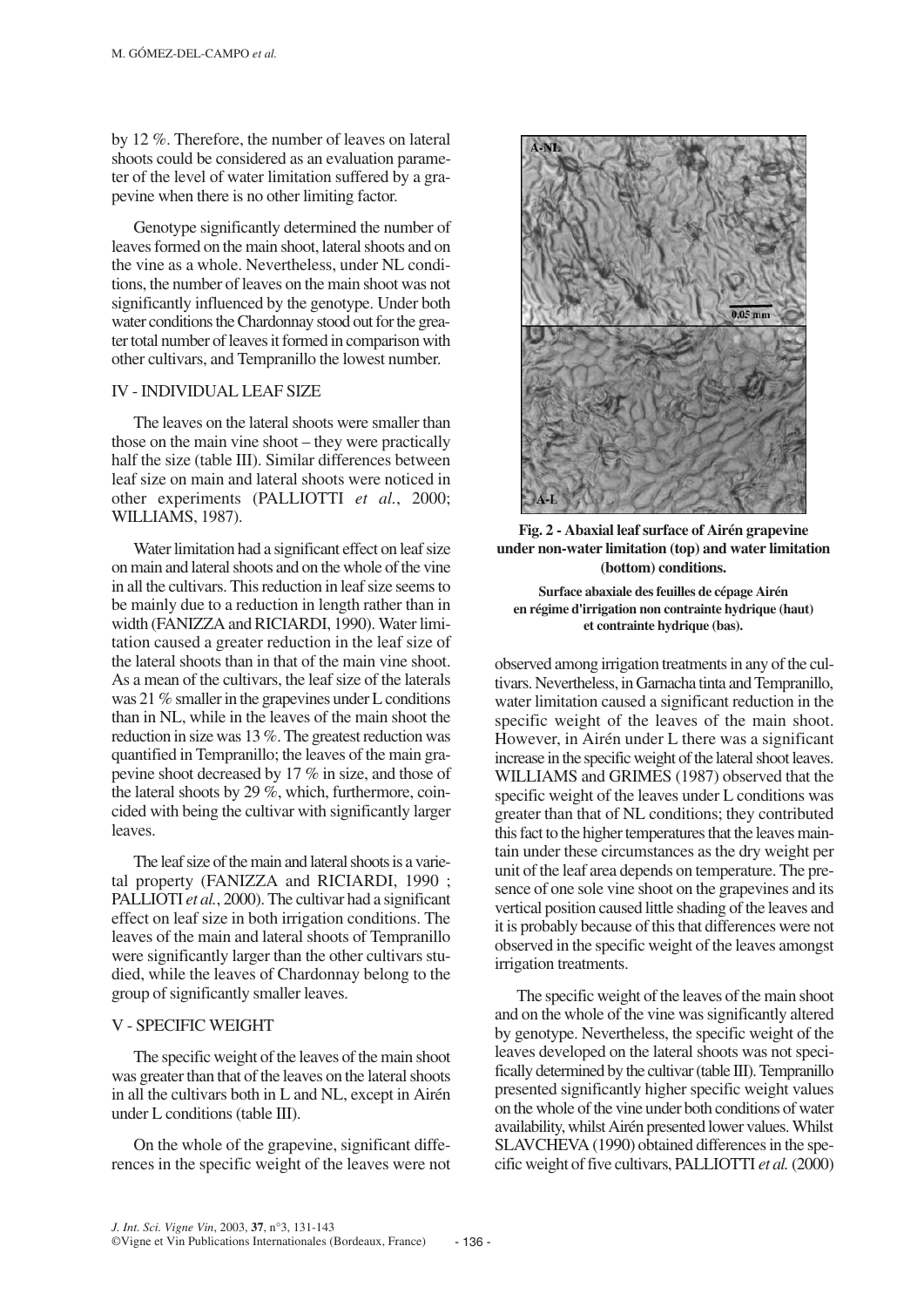#### **Table III**

## **Main, lateral and whole vine leaf area properties at the end of the season in two-year-old Garnacha tinta (G), Tempranillo (T), Chardonnay (C) and Airén (A) grapevines grown in 35-L lysimeters under water limitation (L) and non-water limitation conditions (NL), in three phases of the cycle.**

Phase S = slow growth phase (days 126-186), phase E = exponential growth (days 186-228) and phase L = Lag phase growth (228-263) and in the whole of the cycle. Factorial analysis of variance (CUL = cultivar, IT = irrigation treatment, CUL·IT = interaction).

**Caractéristiques de la surface foliaire (feuilles primaires, latérales et entières) à la fin de la saison pour des cépages Grenache (G), Tempranillo (T), Chardonnay (C) et Airén (A) âgés de deux ans, ayant poussé dans des lysimètres de 35-L en conditions de contrainte hydrique (L) et en régime de non-contrainte hydrique (NL), sur trois phases du cycle.**

Phase L = phase de croissance lente (jours 126 à 186), phase E = croissance exponentielle (jours 186 à 228) et phase R = croissance ralentie (jours 228 à 263) et sur l'ensemble du cycle. Analyse factorielle de la variation (CUL = cépage, IT = régime d'irrigation, CUL·IT = interaction).

|               | Number of leaves |                  |                  | Size of leaves $(cm2)$ |                   |                   | Specific weight (mg/cm <sup>2</sup> ) |          |                   |
|---------------|------------------|------------------|------------------|------------------------|-------------------|-------------------|---------------------------------------|----------|-------------------|
|               | Main             | Laterals         | Vine             | Main                   | Laterals          | Vine              | Main                                  | Laterals | Vine              |
| CUL           | ** X             | $**$             | $**$             | $**$                   | $**$              | $**$              | $**$                                  | ns       | $**$              |
| IT            | $***$            | $***$            | $***$            | $***$                  | $***$             | $***$             | $***$                                 | *        | <sub>ns</sub>     |
| <b>CUL·IT</b> | $***$            | **               | $***$            | ns.                    | $\ast$            | ns                | ns                                    | ns       | *                 |
| G-NL vs.G-L   | **               | **               | $***$            | $***$                  | $***$             | ns                | $***$                                 | ns       | ns                |
| T-NL vs. T-L  | <sub>ns</sub>    | $***$            | $***$            | *                      | $***$             | *                 | $\ast$                                | ns       | ns                |
| C-NL vs. C-L  | <sub>ns</sub>    | $***$            | $***$            | *                      | $\ast$            | ns                | ns                                    | ns       | <sub>ns</sub>     |
| A-NL vs. A-L  | **               | $***$            | $***$            | $***$                  | $***$             | *                 | ns                                    | **       | ns                |
| $G-NL$        | 51               | 277c             | 328c             | 62.1 <sub>b</sub>      | 32.8 <sub>b</sub> | 37.3 <sub>b</sub> | 8.60a                                 | 6.95     | 7.37 <sub>b</sub> |
| T-NL          | 43               | 229d             | 272d             | 80.5a                  | 37.4a             | 44.0a             | 9.98a                                 | 7.19     | 7.98 a            |
| C-NL          | 49               | 391 a            | 440 a            | 61.0 <sub>b</sub>      | 23.5c             | 27.7c             | 8.96 a                                | 6.71     | 7.21 <sub>b</sub> |
| A-NL          | 48               | 343 <sub>b</sub> | 391 <sub>b</sub> | 68.5 <sub>b</sub>      | 31.5 <sub>b</sub> | 36.0 <sub>b</sub> | 7.10 <sub>b</sub>                     | 6.57     | 6.70c             |
| $G-L$         | $37h$ y          | 104c             | 143 c            | 54.8 c                 | 27.1a             | 34.5 <sub>b</sub> | 7.30 <sub>bc</sub>                    | 6.86     | 7.06c             |
| T-L           | 39 <sub>b</sub>  | 89c              | 130c             | 67.1 a                 | 26.6a             | 39.2a             | 8.23 a                                | 7.34     | 7.82 a            |
| $C-L$         | 53 a             | 196 a            | 249 a            | 53.6c                  | 18.6 <sub>b</sub> | 26.1c             | 7.72 ab                               | 7.24     | 7.45 b            |
| A-L           | 37 b             | 154 <sub>b</sub> | 192 <sub>b</sub> | 61.7 <sub>b</sub>      | 25.8a             | 32.8 <sub>b</sub> | 6.69c                                 | 7.14     | 6.97c             |

 $x : \text{ns},$ ,  $\ast$ , non significant or significant at P = 0.05 or 0.01, respectively.

 $y$ : Mean separation by Duncan's multiple range test at  $P = 0.05$ .

did not observe differences between the Cabernet franc and Trebbiano toscano cultivars.

## VI - STOMATAL DENSITY

The values of stomatal density obtained in this trial (table IV) are found within the range of 129-254 stomata/mm2 recorded in other works (CARBONNEAU, 1980 ; DÜRING, 1980 ; DÜRING and SCIENZA, 1980 ; ERIS and SOYLU, 1990 ; ALBUQUERQUE-REGINA, 1993 ; PALLIOTI *et al.*, 2000). Nevertheless, KLIEWER *et al.* (1985) reported values of up to 350 stomas per mm2 in the Napa Gamay cultivar. Stomatal density does not seem to differ between the leaves of lateral and main shoots or between the different lobes of the leaf (PALLIOTI *et al*., 2000).

The cultivar and the interaction of the cultivar with water availability had a significant effect on stomatal density; water availability only had a significant effect on the second measurement day (table IV). However, only Airén presented a significantly lower stomatal density under L than under NL on both measurement days (figure 2); this suggests that the leaves of this cultivar present an alteration in their anatomical properties when they are under water shortage conditions.

Likewise, DÜRING and SCIENZA (1980) observed that Riesling was able to modifiy stomatal density when the crop was passed from a glasshouse to the field.

When all the grapevines in the trial are considered, the stomatal density of the grapevines under NL and L separately is not directly related to stomatal conductance (figure 3) nor to the assimilation rate (figure 4) coinciding with the observations of FANIZZA *et al.*, (1989) and ALBUQUERQUE-REGINA (1993). Nevertheless, alterations were significant for the Airén grapevines (statistical analysis not presented); KLIEWER *et al.* (1985) observed that a cultivar with greater stomatal density coincided with being that which presented higher conductance rates.

Genotype had a significant effect on stomatal density when cultivars are grown under the same water availability conditions. This observation is consistant with other authors (DÜRING and SCIENZA, 1980; SCIENZA and BOSELLI, 1981; KLIEWER *et al.*, 1985; FANIZZA *et al*, 1989; ERIS and SOYLU, 1990 ; ALBUQUERQUE-REGINA, 1993). Under NL, Garnacha tinta and Airén presented the highest values; under L, Garnacha tinta stood out for presenting signi-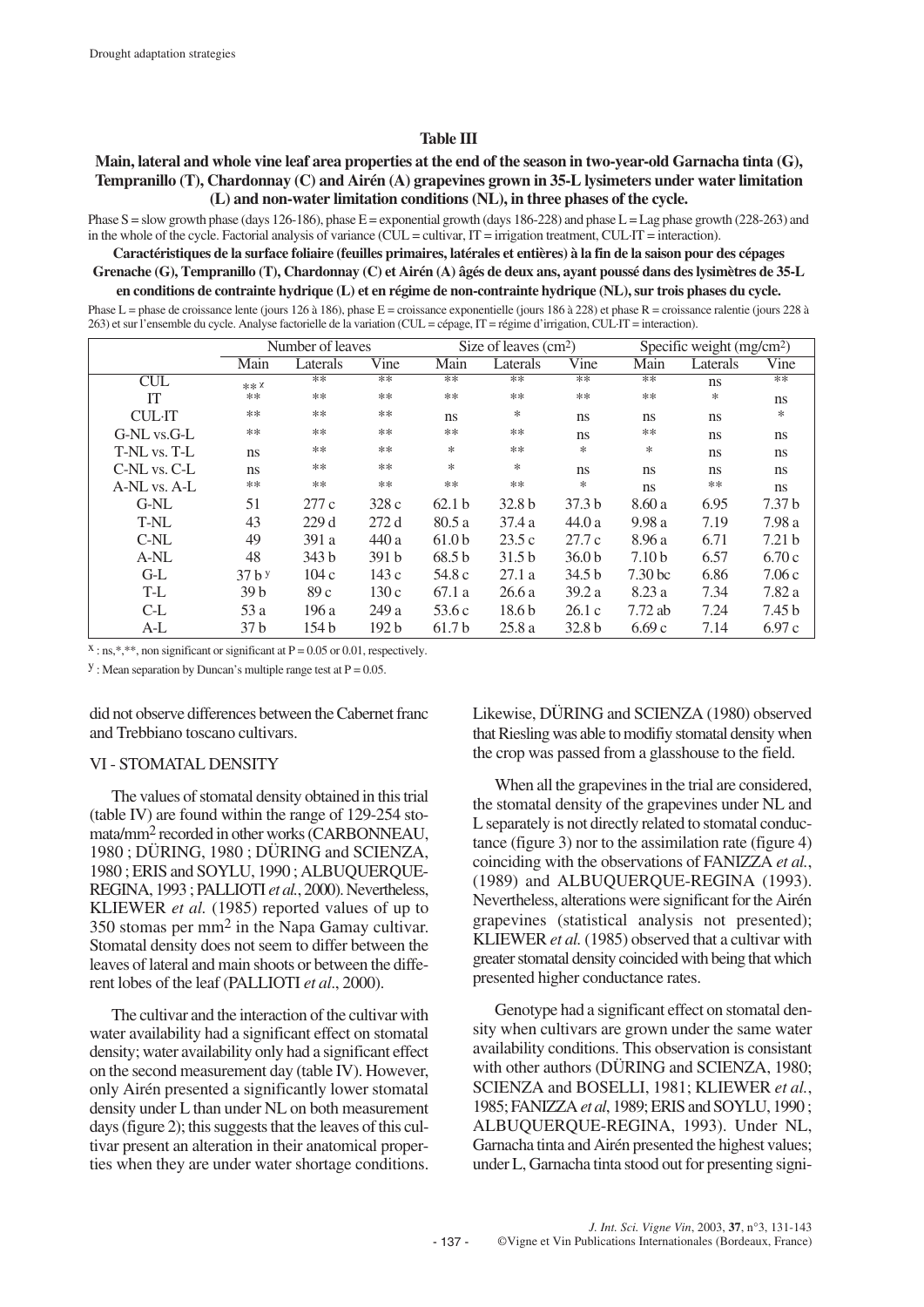#### **Table IV**

## **Stomatal density (number-mm<sup>-1</sup>) measured on two days of the cycle on main leaves of two-year-old Garnacha tinta (G), Tempranillo (T), Chardonnay (C) and Airén (A) grapevines grown in 35-L lysimeters under water limitation (L) and non-water limitation conditions (NL).**

Factorial analysis of variance (CUL = cultivar, IT = irrigation treatment, CUL·IT = interaction).

**Densité stomatique (nombre·mm-1) mesurée pendant deux jours au cours du cycle sur des feuilles primaires de cépages de Grenache (G), Tempranillo (T), Chardonnay (C) et Airén (A) âgés de deux ans ayant poussé dans des lysimètres de 35-L en conditions de contrainte hydrique (L) et en régime de non-contrainte hydrique (NL).** 

Analyse factorielle de la variance (CUL = cépage, IT = régime d'irrigation, CUL·IT = interaction).

|               | <b>DOY 219</b>     | <b>DOY 248</b> |
|---------------|--------------------|----------------|
| CUL           | $**X$              | **             |
| IT            | ns                 | **             |
| <b>CUL·IT</b> | $\ast$             | **             |
| G-NL vs.G-L   | ns                 | ns             |
| T-NL vs. T-L  | ns                 | ns             |
| C-NL vs. C-L  | ns                 | ns             |
| A-NL vs. A-L  | $\ast$             | **             |
| G-NL          | 192.6 a y          | 182.2 b        |
| T-NL          | 134.4 b            | 157.2c         |
| $C-NL$        | 131.3 b            | 153.9c         |
| $A-NL$        | 171.2a             | 195.6 a        |
| $G-L$         | 210.5a             | 174.1 a        |
| T-L           | 122.0 <sub>b</sub> | 149.9 b        |
| $C-L$         | 122.8 b            | 148.8 b        |
| $A-L$         | 140.5 b            | 150.7b         |

x ns,\*,\*\*, non significant or significant at  $P = 0.05$  or 0.01, respectively.

y Mean separation by Duncan's multiple range test at  $P = 0.05$ 





**Rapport entre la conductance stomatique et la densité stomatique pour des cépages âgés de deux ans en régime de non-contrainte hydrique (NL) et de contrainte hydrique (L) au 219e jour.**



**Fig. 4 - Relationship between net CO2 assimilation rate and stomatal density for two-year-old grapevines under non-water limitation (NL) and water limitation (L) conditions during day 219.**

Rapport entre le taux d'assimilation net du CO<sub>2</sub> **et la densité stomatique pour des cépages âgés de deux ans en régime de non-contrainte hydrique (NL) et de contrainte hydrique (L) au 219e jour.**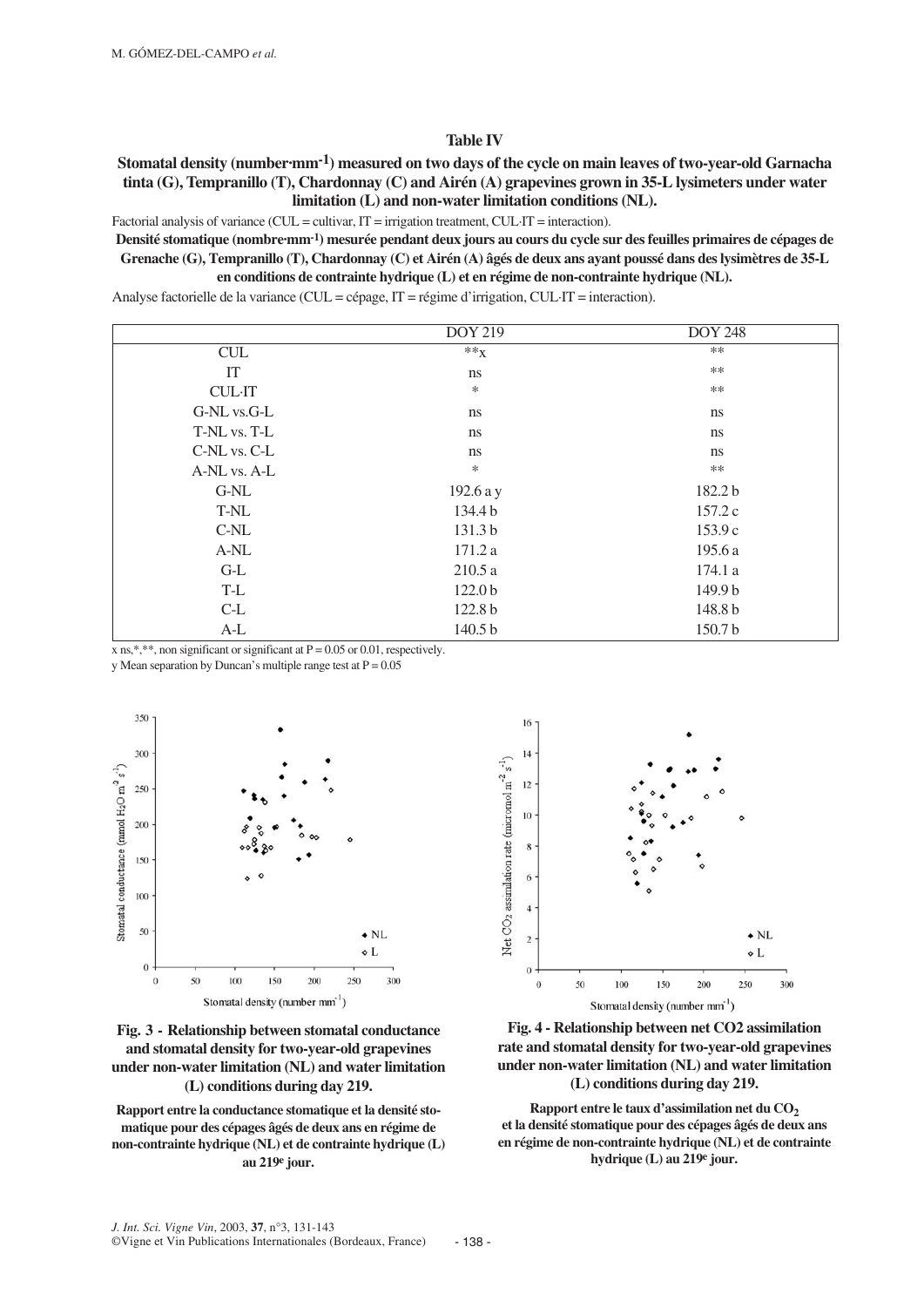#### **Table V**

**Production of dry matter per annual vine and per unit of mean foliar surface area and water use efficiency of twoyear-old Garnacha tinta (G), Tempranillo (T), Chardonnay (C) and Airén (A) grapevines grown in 35-L lysimeters under water limitation (L) and non-water limitation (NL).** 

Factorial analysis of variance (CUL = cultivar, IT = irrigation treatment, CUL·IT = interaction).

**Production annuelle de matière sèche par cep et par unité de surface foliaire et usage efficace de l'eau de cépages Grenache (G), Tempranillo (T), Chardonnay (C) et Airén (A) âgés de deux ans ayant poussé dans des lysimètres de 35-L en conditions de contrainte hydrique (L) et en régime de non-contrainte hydrique (NL).** 

Analyse factorielle de la variance (CUL = cépage, IT = régime d'irrigation, CUL·IT = interaction).

|               | Production of dry matter | <b>WUE</b>          |              |
|---------------|--------------------------|---------------------|--------------|
|               | (g)                      | (g.m <sup>2</sup> ) | $(g.L^{-1})$ |
| <b>CUL</b>    | $*X$                     | $**$                | ns           |
| IT            | **                       | ns                  | $***$        |
| <b>CUL·IT</b> | $**$                     | ns                  | $***$        |
| G-NL vs.G-L   | **                       | ns                  | $\ast$       |
| T-NL vs. T-L  | $**$                     | ns                  | ns           |
| C-NL vs. C-L  | $***$                    | ns                  | $***$        |
| A-NL vs. A-L  | **                       | ns                  | $\ast$       |
| G-NL          | 351.3 ab y               | 682.0 ab            | 2.633        |
| T-NL          | 334.3 bc                 | 654.8 bc            | 2.677        |
| $C-NL$        | 312.9c                   | 710.0 a             | 2.417        |
| A-NL          | 366.1 a                  | 605.4 c             | 2.621        |
| $G-L$         | 141.2 b                  | 692.8 a             | 3.056        |
| T-L           | 151.1 ab                 | 639.6 a             | 2.843        |
| $C-L$         | 166.1 a                  | 709.0 a             | 2.788        |
| $A-L$         | 159.8 a                  | 563.0 <sub>b</sub>  | 2.839        |

 $x$  ns,\*,\*\*, non significant or significant at P = 0.05 or 0.01, respectively.

<sup>y</sup> Mean separation by Duncan's multiple range test at  $P = 0.05$ .

ficantly higher stomatal densities (figure 5). DÜRING and SCIENZA (1980) consider that greater stomatal density in leaves when they are under dry conditions is an adaptation strategie to drought and is inversely related to ABA content of the leaves. Other authors do not observe any direct relationship between stomatal density and the resistance to drought of the cultivars (ERIS and SOYLU, 1990), nor to the physiological activity of the leaf (FANIZZA *et al.*, 1989; ALBU-QUERQUE-REGINA, 1993), but that the genetic differences in the assimilation of  $CO<sub>2</sub>$  are due to the physiological control of their opening rather than to variation in size or number (CHAVES, 1991).

#### VII - DRY MATTER PRODUCTION

The production of dry matter of the experimental vine (table V) was lower than that referred to field conditions (ARAUJO and WILLIAMS, 1988; MULLINS *et al.*, 1992; ARAUJO *et al.*, 1995), as the pot limits growth, and, therefore, productivity (BRAVDO *et al.*, 1972; CONRADIE 1990 and 1991; MILLER *et al.*, 1996 a and b).

The cultivar and the irrigation treatment as well as the interaction between both factors was significant (table V). Water limitation caused a mean reduction of 55 % in the production of dry matter throughout the season compared to NL. In all the cultivars, this reduction was significantly higher. The cultivar which most reduced the dry matter produced when it was subjected to conditions of water limitation was Garnacha tinta (60 %), while Chardonnay decreased production by 47 %.

When the cultivars were under the same conditions, the production of dry matter differed significantly among the cultivars, as BRAVDO *et al.* (1972) and RIES (1986) observed under conditions of high water availability. Under conditions of NL, the Airén cultivar stood out for being the most productive, whilst Chardonnay was the least productive; therefore, under conditions of high water availability it was the cultivar from the dry area which was the most productive, these results are in contradiction with KRAMER and BOYER (1995). Under L conditions, both Chardonnay and Airén produced significantly more dry matter than Garnacha tinta.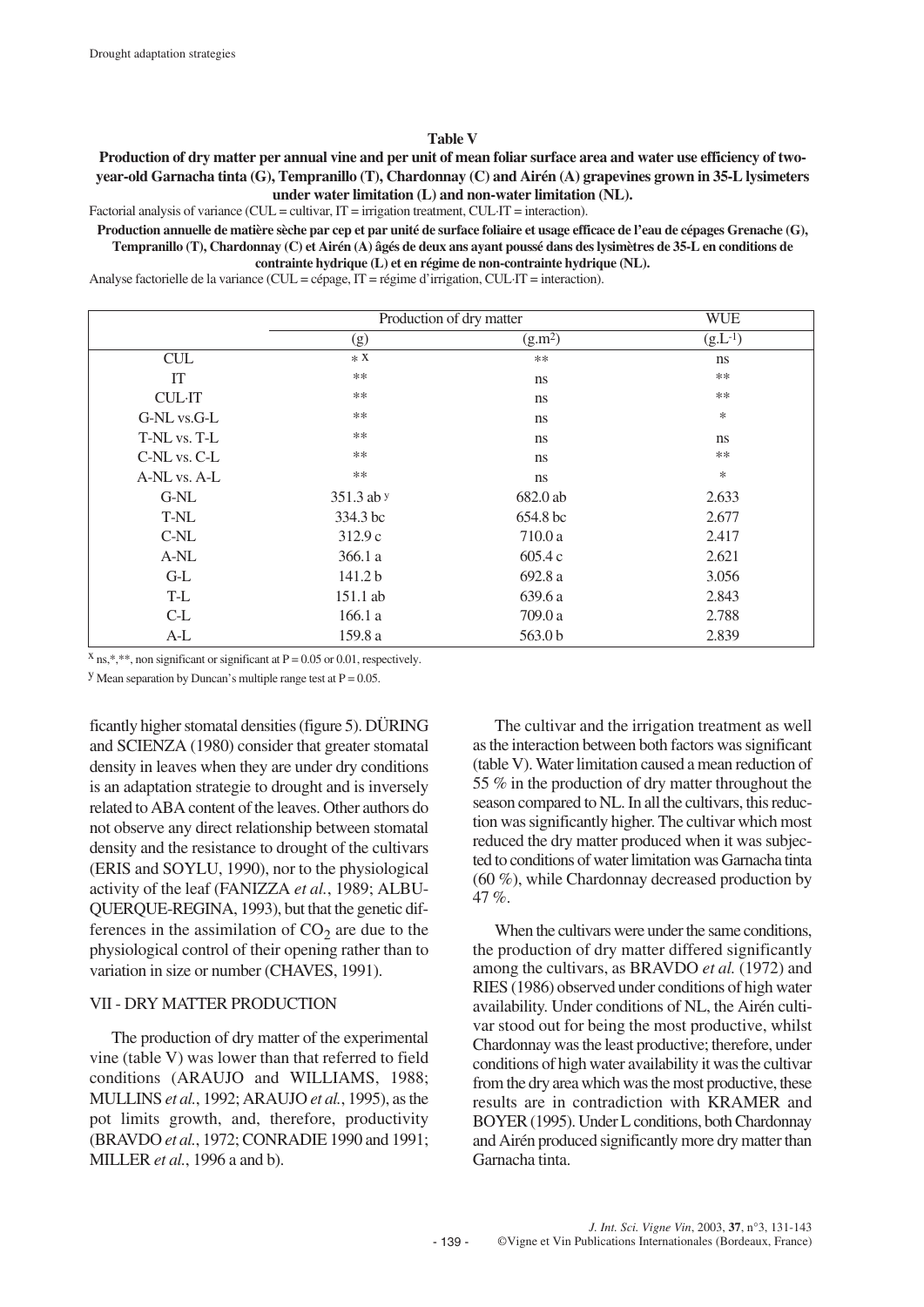Relationship between morphological and anatomical properties of leaves and dry matter production

The mean leaf area of the vine significantly determined the production of dry matter in a linear manner (figure 6) either when taking into consideration all the grapevines together, each irrigation treatment or each cultivar separately. The relationship between the production of dry matter and total leaf area was proven previously (BRAVDO *et al.*, 1972; MILLER *et al.*, 1996 a and b). The equation of the graph line of the grapevines under NL differed significantly to that of L; however, the slope did not differ significantly (statistical analysis not presented), which indicates that the increase in leaf area in the grapevines caused the same increase in production of dry matter in NL as in L. The graph lines of the cultivars differed significantly from each other (statistical analysis not presented). For the same leaf area, Garnacha tinta and Chardonnay produced more dry matter than Airén, leaving Tempranillo in an intermediary position (figure 6).

The production of dry matter per unit of mean leaf area turned out to be a property which depended exclusively on the cultivar (table V). It was not sigificantly influenced by water availability and the interaction between both factors was not significant. In both water



**Fig. 5 - Abaxial leaf surface of Tempranillo (top) and Garnacha tinta (bottom) grapevines under water limitation conditions.**

**Surface abaxiale des feuilles de cépages Tempranillo (haut) et Garnacha tinta (bas) en conditions de contrainte hydrique.**

availability treatments, the Airén cultivar stands out for presenting significantly lower values.

The linear correlation between productivity and leaf size was significant for the cultivars Tempranillo and Airén (table VI), however when the data was pooled by grouping all the cultivars together, the adjustment was not seen to be significant; therefore, in this trial, leaf size has not turned out to be a productivity indicator as was stated by BRAVDO *et al.* (1972).



**Fig. 6 - Relationship between dry matter production and mean leaf area over the season in two-year-old Garnacha tinta (G), Tempranillo (T), Chardonnay (C) and Airén (A) grapevines grown in 35-L lysimeters under non-water limitation (NL) and water limitation (L) conditions.** 

Regression for pooled data:  $y = 628.x + 10**$ , regression for nonwater limitation condition:  $y = 345.x + 162**$ , regression for water limitation condition  $y = 214.x + 103^*$ , regression for Garnacha tinta grapevines:  $y = 674.x + 3**$ , regression for Tempranillo grapevines:  $y = 648.x**$ , regression for Chardonnay grapevines: y  $= 684.x + 8**$ , regression for Airén grapevines: y =  $643.x - 23**$ .

**Rapport entre la production de matière sèche et la surface foliaire moyenne pendant la saison pour des cépages Garnacha tinta (G), Tempranillo (T), Chardonnay (C) et Airén (A) âgés de deux ans ayant poussé dans des lysimètres de 35-L en régime de non-contrainte hydrique (NL) et de contrainte hydrique (L).**

Régression pour la combinaison de données : y = 628.x + 10 \*\*, régression en régime de non-contrainte hydrique:  $y = 345.x + 162**$ , régression en conditions de contrainte hydrique  $y = 214.x + 103^*$ , régression pour le cépage Garnacha Tinta :  $y = 674$ . $x + 3$ <sup>\*\*</sup>, régression pour le cépage Tempranillo :  $y = 648.x^{**}$ , régression pour le cépage Chardonnay :  $y =$ 684.x + 8<sup>\*\*</sup>, régression pour le cépage Airén : y =  $643.x - 23**$ .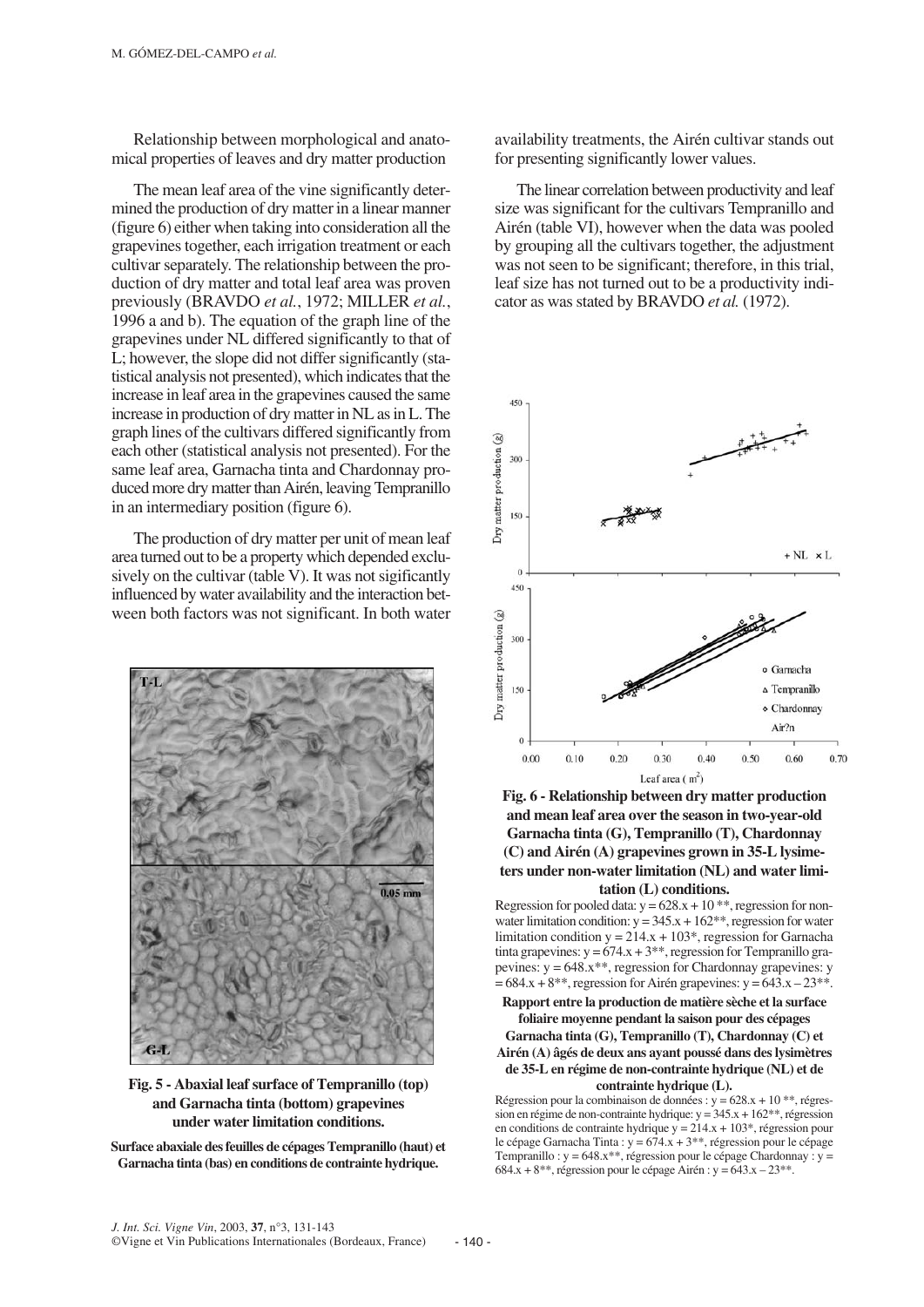#### **Table VI**

## **Relationship between morphological and anatomical properties of leaves and productivity (g.vine-1) of two-year-old Garnacha tinta (G), Tempranillo, Chardonnay and Airén grapevines grown in 35-L lysimeters under water limitation (L) and non-water limitation conditions (NL).**

**Tableau VI - Rapport entre les caractéristiques morphologiques et anatomiques des feuilles et de la productivité (cépage-1) de cépages Garnacha tinta (G), Tempranillo (T), Chardonnay (C) et Airén (A) âgés de deux ans ayant poussé dans des lysimètres de 35-L en conditions de contrainte hydrique (L) et en régime de non-contrainte hydrique (NL).**

|       |                      | Leaf size $(cm2)$ |                        | Specific weight $(mg.cm-2)$ |                         | Stomatal density (number.mm-2) |  |
|-------|----------------------|-------------------|------------------------|-----------------------------|-------------------------|--------------------------------|--|
| G     | $y = 20.x - 479$     | <sub>ns</sub>     | $y = 168.x - 973$      | ns                          | $y = -10 \cdot x + 768$ | ns                             |  |
|       | $y = 17.x - 479$     | ∗                 | $y = 146.x - 911$      | <sub>ns</sub>               | $y = 7x + 26$           | ns                             |  |
|       | $y = 18.x - 239$     | <sub>ns</sub>     | $y = -93.x + 921$      | ns                          | $y = 13.x - 183$        | ns                             |  |
| A     | $y = 39.x - 1085$    | $***$             | $y = -251.x + 1980$    | <sub>ns</sub>               | $y = 12.x - 236$        | $\ast$                         |  |
| NL    | $y = 2.x + 286$      | <sub>ns</sub>     | $y = -9 \cdot x + 404$ | ns                          | $y = 2.x + 277$         | $\ast$                         |  |
|       | $y = -1.x + 186$     | <sub>ns</sub>     | $y = 6x + 108$         | ns                          | $y = -x + 180$          | $\ast$                         |  |
| Total | $y = 5 \cdot x + 86$ | <sub>ns</sub>     | $y = -6x + 294$        | ns                          | $y = x + 192$           | ns                             |  |

 $z$  ns,\*,\*\*, non significant or significant at P = 0.05 or 0.01, respectively.

The specific weight of the leaves was not related in a linear manner to the productivity of the vine in any of the cases studied (table VI).

Productivity was related in a linear manner to stomatal density when the grapevines in NL and L were taken into consideration separately; the graph lines differed significantly (statistical analysis not presented). Nevertheless, while under NL conditions the greater the number of stomas the higher the productivity, under L conditions the relationship was the reverse, as it was observed by CARBONNEAU (1980). Our results do not confirm that greater stomatal density is related to a better adaptation to drought (DÜRING and SCIENZA, 1980), if we consider that a cultivar is adapted to drought when it reaches high performance and quality even when conditions are not optimum (DÜRING and SCIENZA, 1980; ALBUQUERQUE-REGINA, 1993). The adjustment between the production of the dry matter and stomatal density of all the Airén grapevines was significant; as density increased so did productivity.

## **CONCLUSIONS**

The drought adaptation strategies related to the morphological and anatomical properties of leaves which enable grapevines to avoid water limitation effects which were observed in this study were the following:

1.- Lesser development of leaf area in conditions of water limitation in all the cultivars; on average it was reduced by 57 % due to a significant reduction in the leaf size of main and lateral shoots and a lower number of leaves on lateral shoots; the latter was the parameter which was most affected by water limitation.

2.- The development of the leaf area in conditions of water limitation occurred on earlier dates than under conditions of total water availability. This enabled the grapevines to avoid drought by reducing their cycle and growing in periods in which ground humidity is favourable.

3.- In the Airén cultivar, a significant reduction in stomatal density was observed under conditions of water limitation. Stomatal density was positively related to photosynthesis and stomatal conductance.

All the strategies related to grapevine survival under drought conditions tend to reduce the productivity potential of dry matter (JONES, 1983). Nevertheless, there are significant differences amongst cultivars in the production of dry matter under drought conditions; Chardonnay and Airén produced significantly more dry matter than Garnacha tinta. The production of dry matter by the grapevine was directly related to the mean leaf area of the vine; the relationship depended on genotype. For the same leaf area, Airén turned out to be the cultivar which produced the least amount of dry matter, while Garnacha tinta and Chardonnay were the most efficient. The production of dry matter per unit of leaf area was not significantly altered by water limitation but it is an exclusively varietal property.

Of all the cultivars studied, Airén stood out for its different morphological and anatomical properties. It was one of the cultivars which produced significantly more dry matter throughout the season under both irrigation conditions. It coincided with being the one which developed a larger leaf area, standing out for the early development of the latter in spite of being a cultivar with late budbreak, for its greater development of lateral shoot leaves. The specific weight of the leaves was significantly lower than that of other cultivars. Under drought conditions, stomatal density fell significantly and presented a positive correlation between stomatal density and the physiological activity of the leaf.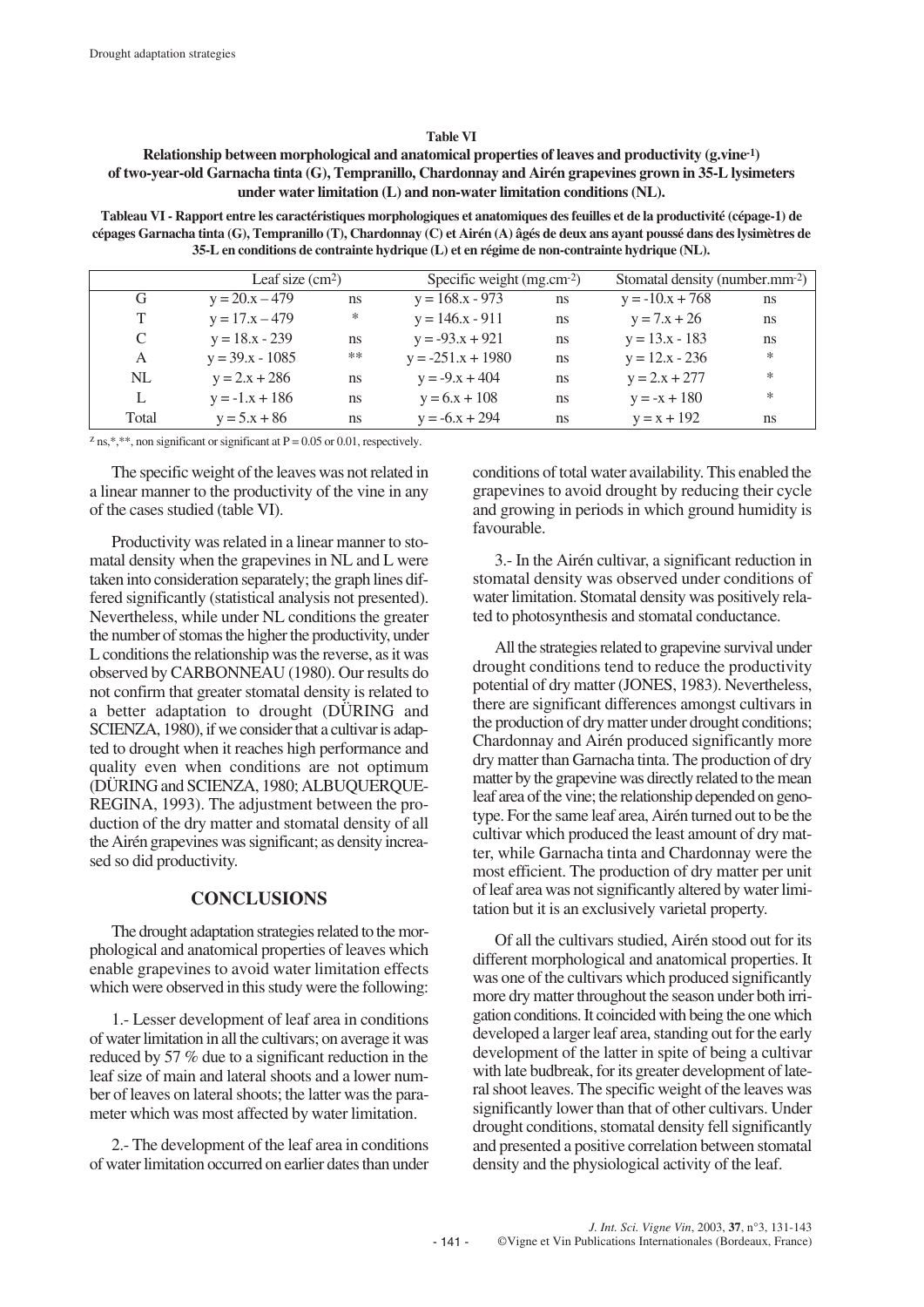### **REFERENCES**

- ALBUQUERQUE-REGINA M., 1993. Réponses des cépages de *Vitis vinifera* L. aux variations de l'environnemen: effets de la contrainte hydrique sur la photosynthèse, la photorespiration et la teneur en acide abscissique des feuilles. 213 p. *Thèse de Doctorat*, Université de Bordeaux II, France.
- ALLEWELDT G. and E. RÜHL., 1982. Untersuchungen zum Gaswechsel der Rebe. II. Einfluss langanhaltender Budentrockenheit auf die Leistungsfahigkeit verschieldener Rebsorten. *Vitis*, **21**, 313-324.
- ARAUJO F., WILLIAMS L.E. and MATTHEWS M.A., 1995. A comparative study of young Thompson seedless grapevines (*Vitis vinifera* L.) under drip and furrow irrigation. II. Growth, water use efficiency and nitrogen partitioning. *Scientia Horticulturae*, **60**, 251- 265.
- ARAUJO F.J. and WILLIAMS L.E., 1988. Dry matter and nitrogen partitioning and root growth of young fieldgrown Thompson seedless grapevines. *Vitis*, **27**, 21- 32.
- BRAVDO B., LAVEE S. and SAMISH R.M., 1972. Analysis of water consumption of various grapevine cultivars. *Vitis*, **10**, 279-291.
- CAPELLADES M., FONTARNAU R., CARULLA C. and DEBERGH P., 1990. Environment influences anatomy of stomata and epidermal cells in tissue-cultured Rosa multiflora. *J. Amer. Soc. Hort. Sci.,* **115**, 1, 141-145.
- CARBONNEAU A., 1976. Analyse de la croissance des feuilles du sarment de vigne: estimation de sa surface foliaire par échantillonnage.*Connaissance Vigne Vin*, **10**, 2, 141-159.
- CARBONNEAU A., 1976. Principes et méthodes de mesure de la surface foliaire. Essai de caractérisation des types de feuilles dans le genre *Vitis*. *Ann. Amélior. Plantes*, **26**, 2, 327-343.
- CARBONNEAU A., 1980. Early physiological tests of selection: a key for breeding programs. I*n: Proceed. 3rd Int. Symp. on Grapevine Breeding*, p. 147-157. Dept. of Vitic. Enol. University of California, Davis.
- CHAVES M.M., 1991. Effects of water deficits on carbon assimilation. *J. Exp. Botany*, **42**, 234, 1-16.
- CONRADIE W.J., 1990. Distribution and translocation of nitrogen absorbed during late spring by two-year old grapevines grown on sand culture. *Am. J. Enol. Vitic.*, **41**, 241-250.
- CONRADIE W.J., 1991. Distribution and translocation of nitrogen absorbed during early summer by two-year old grapevines grown on sand culture. *Am. J. Enol. Vitic.*, **42**, 180-190.
- DÜRING H. and SCIENZA A., 1980. Drought resistance of some *Vitis* species and cultivars. In: Proceedings

of the *Third Int. Symp. on Grapevine Breeding*, p. 179- 190. Dept. of Vitic. Enol. University of California, Davis.

- ERIS A. and SOYLU A., 1990. Stomatal density in various Turkish grape cultivars. *Vitis special issue*, 382- 389.
- FANIZZA G. and RICCIARDI L., 1990. Influence of drought stress, leaf growth, leaf water potential, stomatal resistance in wine grape genotypes (*Vitis vinifera* L.). *Vitis Special Issue*, 371-381.
- FANIZZA G., RICCIARDI C. and BAGNULO C., 1989. Response of selected table grape cultivars to canopy temperature under stress and non-stress conditions. *Adv. Hort. Sci.*, **234**, 102-105.
- FREGONI M., SCIENZA A. and MIRAVALLE R., 1977. Évaluation précoce de la résistance des porte-greffes à la sécheresse. *In: Génétique et amélioration de la vigne*. INRA. Burdeaux 14-18 juin 1977, p. 287-296.
- GÓMEZ DEL CAMPO M., RUIZ C. and LISSARRAGUE J.R., 2002. Effect of water stress on leaf area development, photosynthesis, and productivity in Chardonnay and Airén grapevines. *Am. J. Enol. Vitic*., **53**, 2, 138-143.
- HUGLIN P., 1986. *Biologie et écologie de la vigne*. Ed. Payot Lausanne. 371 p.
- INTRIERI C., PONI S., SILVESTRONI O. and FILIP-PETTI I., 1992. Leaf age, leaf position and photosynthesis in potted grapevines. *Adv. Hort. Sci.*, **1**, 23-27.
- JONES H.G., 1983. Drought and drought tolerance. *In: Plants and microclimate: a quantitative approach to environmental plant physiology*. 212-237.
- KLIEWER W.M., FREEMAN B.M. and HOSSOM C., 1983. Effect of irrigation, crop level and potassium fertilization on Carignane vines. I. Degree of water stress and effect on growth and yield. *Am. J. Enol. Vitic*., **34**, 3, 186-196.
- KLIEWER W.M., KOBRIGER J.M., LIRA R.H., LAGIER S.T. and DI COLLALTO G., 1985. Performance of grapevines under wind and water stress conditions. In: *The Int. Symp. on Cool Climate Viticulture and Enology* (Ed. D.A. Heatherbell, P.B. Lombard y F.W. Bodyfelt). June 1984, Oregón. p. 198-216.
- KRAMER P.J. and BOYER J.S., 1995. *Water relations of plants and soils*. Academic Press. USA, 495 p.
- MÉRIAUX S., ROLLIN H. and RUTTEN P., 1974. Effets de la sécheresse sur quelques phénomènes de croissance de l'appareil végétatif de la vigne. *Connaissance Vigne Vin*, **2**, 109-128.
- MILLER D.P., HOWELL G.S. and FLORE J.A., 1996a. Effect of shoot number on potted grapevines: I. Canopy morphology and development. *Am. J. Enol. Vitic.*, **47**, 3, 244-250.
- MILLER D.P., HOWELL G.S. and FLORE J.A., 1996b. Effect of shoot number on potted grapevines: II. Dry